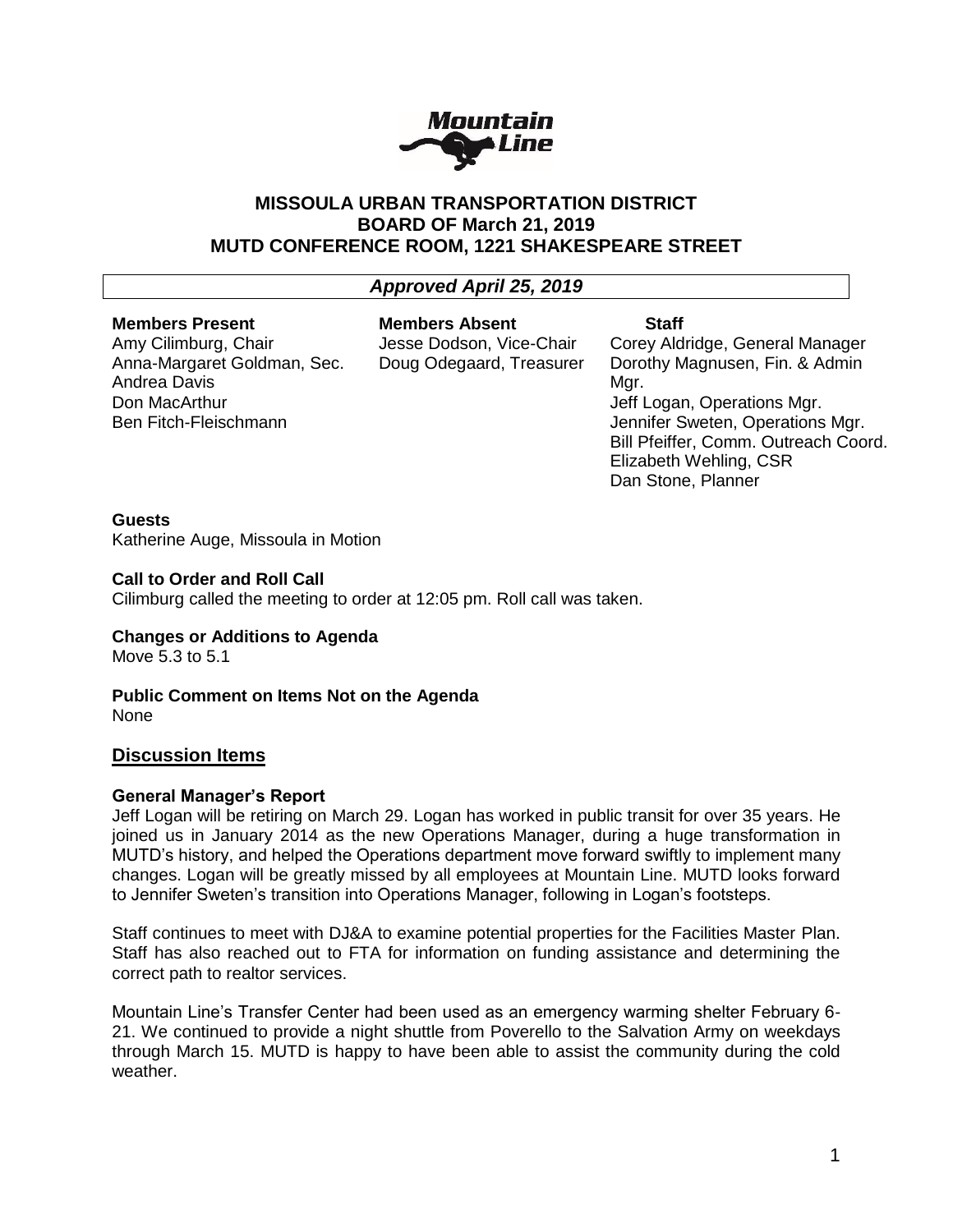Applications for the Volkswagen Settlement are being accepted through the end of March, which has the potential for MUTD to be awarded funds for up to two (2) more buses.

In February, the Board approved the voter phone survey to determine the potential and approach to a potential ballot measure in 2019 or 2020. Harstad, who also did the voter phone survey for the 2013 Mill Levy ask, has provided MUTD with a draft of proposed questions. Staff wanted to receive feedback from the board on the proposed questions.

## **Action Items**

### **Missoula in Motion Match Request**

Katherine Auge presented the annual match request from Missoula in Motion. This program is primarily funded through Federal Congestion Mitigation and Air Quality Improvement Program (CMAQ) funds. The match is supported by the FY2019 Budget.

MacArthur made a motion to approve a match request of \$8,000 to Missoula in Motion, seconded by Davis. The motion carried unanimously.

#### **Minutes of February 28, 2019**

MacArthur made a motion to approve the minutes of February 28, 2019, seconded by Goldman. The motion carried unanimously.

#### **February 2019 Financial Statements and Ridership Reports**

Davis presented the February 2019 Financial Statements and Ridership Reports. February expenses are 2.97% less than the budget. The reserves are fully funded, except for the three (3) month operating reserve of \$1,757,370, which will be funded as receivables are collected. The net position of \$17,323,880 includes unrestricted funds of \$1,552,796, which will be allocated to the operating reserve once the accounts receivable has been collected.

February 2019 financial statements show a net change in position before capital reimbursement of \$168,987 compared to FY2018 of \$233,105 Operating revenue is tracking closely to budget, with expenses at 2.97% less than budget, and compensation being 2.6% less than the budget.

February 2019 fixed route ridership is 5.2% less than February 2018, with annual ridership being 0.09% more than 2018 Paratransit ridership is 39.5% more than February 2018, with annual ridership being 38.3% more in 2018. Senior Van ridership is 9.6% more than February 2018with the annual ridership 7.54% less than 2018.

Davis made a motion to receive the February 2019 Financial Statements and Ridership Reports, seconded by MacArthur. The motion carried unanimously.

#### **General Manager Contract Amendment**

Cilimburg gave an overview of the amendment to the General Manager Personal Services Contract. The Board conducted a performance evaluation, with the Executive Committee reviewing the evaluation with Aldridge. The Board commended Aldridge for a great year and recommend a salary increase of three (3) percent retroactive to February 16, 2019.

MacArthur made a motion to approve changes to the General Manager Personal Services Contract as recommended by the Executive Committee, seconded by Goldman. The motion carried unanimously.